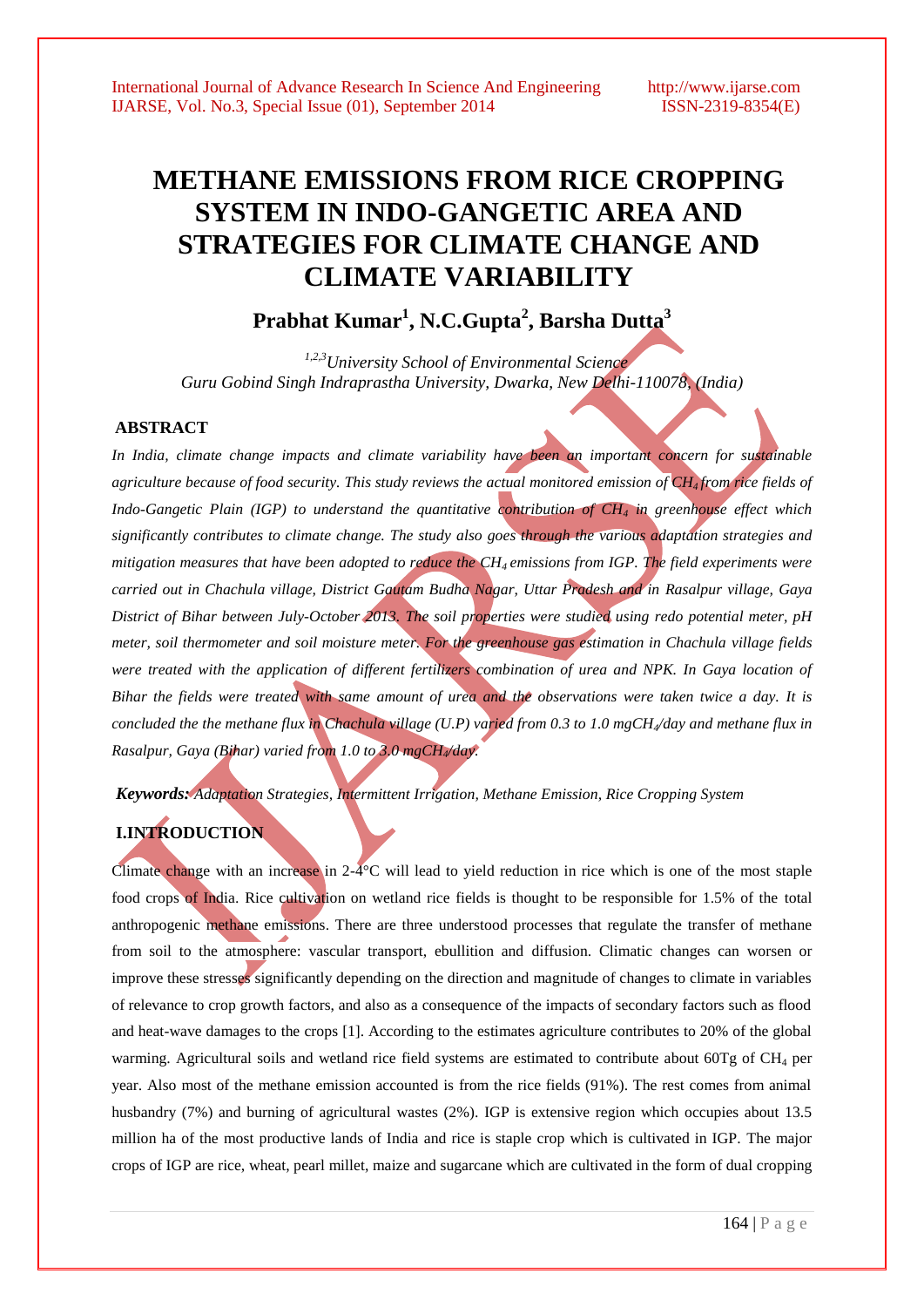systems, the "rabi" (spring harvest) and "kharif" (autumn harvest) seasons [2]. According to the Intergovernmental Panel on Climate Change (IPCC), adaptation means adjustments to current or expected

climate variability and changing average climate conditions, which can serve to moderate harm and exploit beneficial opportunities [3].The IGP consists of low elevation and gently sloping middle and lower reaches of the Indus and Ganges river basins which are critical for agricultural production and food security in the South Asia region. The IGP is considered as the "bread basket" of South Asia and provides food and livelihood security for hundreds of millions of its inhabitants [4]. Agriculture in the IGP will be adversely affected by an overall increase or decrease in rainfall and temperature at different growth stages of crops [5]. The mechanism behind this mitigation option is the competition between methane producing bacteria (methanogens) and sulfate reducing bacteria (SRB) for the same substrate. In the presence of sulfate, SRB are stronger competitors than methanogens leading to a reduced production of methane in the rice soil system [6]. Also switching from long duration crop varieties to short duration varieties of rice cultivars like Sakha 102 and methane emission is decreased by 25% [7]. Studies [8] showed that intermittent irrigation reduced methane emissions by 36% compared to flooding. The incorporation of well-decomposed rice straw (rice straw compost) before transplanting also reduced methane emissions by 49%. In addition, the incorporation of fresh rice straw three months before transplanting reduced methane emissions by 23%.[9] –[10] suggested that application of nitrification inhibitors have considerable influence on CH<sup>4</sup> emission in soil. Nitrification inhibitors [11]-[12] like dicyandiamide (DCD), nitrapyrin (NP), acetylene, 2-amino-4-chloro-6-methyl-peyrimidine (AM), 2 sulfanilamide-thiazole (ST), 4-amino 1, 2,4-triazole (ATC) and 3,4-dimethylpyrazole phosphate (DMPP) have been found to reduce  $CH<sub>4</sub>$  emissions significantly.

### **II. MATERIALS AND METHODS**

### **2.1 Cultivation area**

Field experiments throughout the season were conducted in paddy fields of Chachula village (Gautam Budhnagar) western, UP and Rasalpur village (Gaya), Bihar of Indo-Gangetic-region of India. The sites are located in the Indo-Gangetic 28°21′N and 77°35′ E, 24°51' N 85°00' E with the altitude of 191m and 214 m respectively above mean sea level. The climate of the region is subtropical; semi-arid with the mean maximum and minimum temperatures from July to October (rice season) are between 34 and  $17^{\circ}$ C. Rice (Oryza sativa), varieties Sughand-1121 and PR– 14 were cultivated in the field. Rice was transplanted in flooded field after 30 days old seedling. Irrigation in rice fields was carried out at intervals of 3-5 days and subsequently the field experiments were conducted.

### **2.2 Collection and analysis of gaseous samples**

Gaseous samples were drawn with 50-ml syringe with the help of a hypodermic needle (24 gauge) and Gases emission rates were determined at 0, 30, 60 min time interval by measuring the changes of methane concentrations in the fabricated acrylic chamber.  $CH<sub>4</sub>$  in the gas samples was estimated using a Gas Chromatograph fitted with a flame ionization detector (FID) with Porapak N). SS (2M) Column and Carrier gas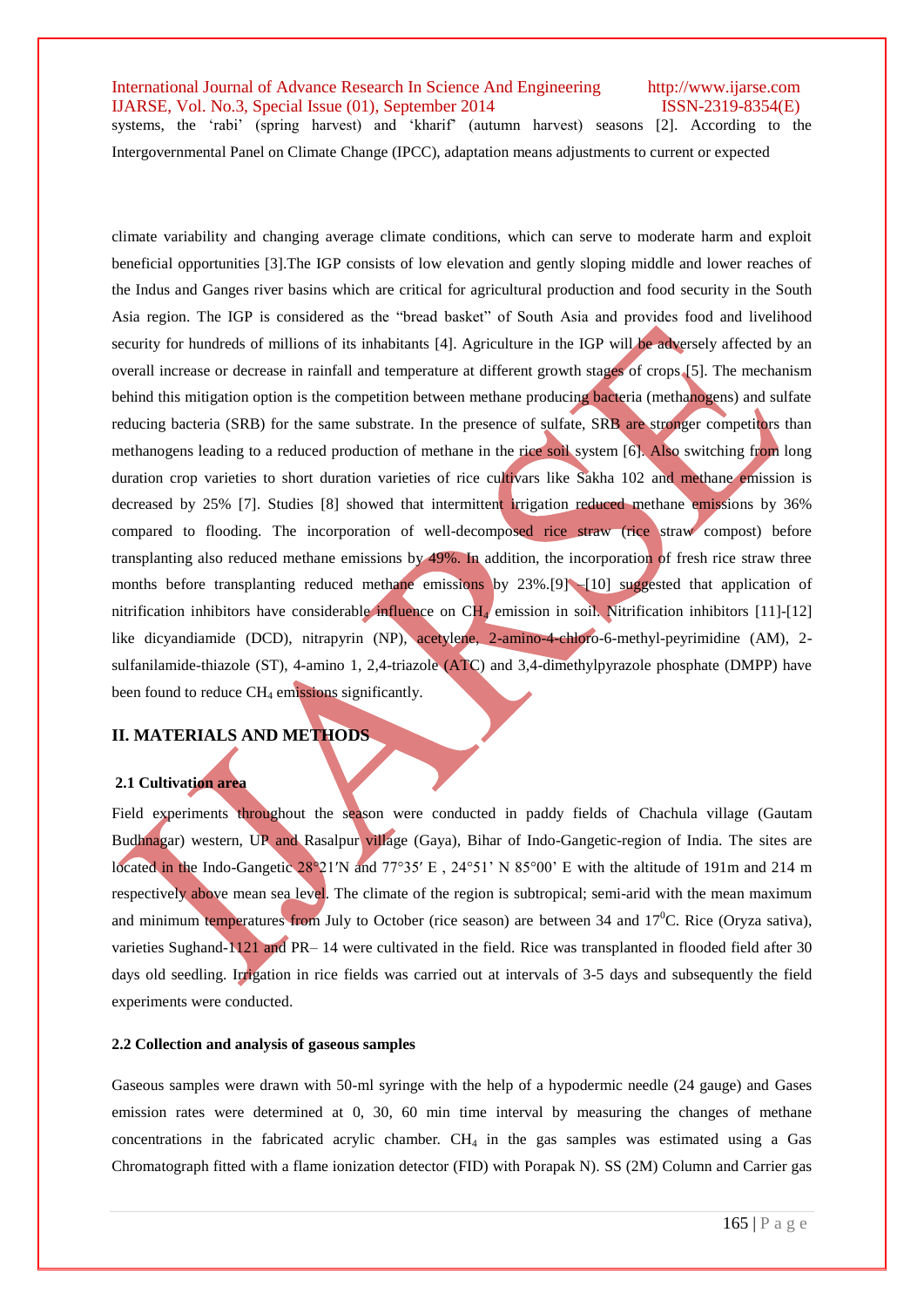hydrogen, nitrogen/argon and air with standard using for CH<sub>4</sub> 5ppm. Carrier gas was N<sub>2</sub> with a maintained flow rate of 14 ml min<sup>-1</sup>. The FID detects the substances that produce ions when heated in  $H_2$ -air flame. The detector is insensitive to permanent gases, water and inorganic ions which do not ionize at 2100°C.

# **III. RESULTS AND DISCUSSION**

### **3.1 Soil characteristics**

Chachula: The soil of the experiment site was silty, clayey and sandy loam in texture

| <b>Soil characteristics</b>               | <b>Value</b> |  |
|-------------------------------------------|--------------|--|
| Clay $(\%)$                               | 30.08        |  |
| Sand (%)                                  | 29.92        |  |
| Silt $(\%)$                               | 40           |  |
| Available nitrogen (kg/ha <sup>-1</sup> ) | 295          |  |
| pH                                        | $5.2 - 6.8$  |  |
| $S.O.C.$ $%$                              | 0.56         |  |

**Table 1- Physico-chemical properties of soil of chachula village of U.P**

Rasalpur: The soil of the experiment site was silty, clayey and sandy loam in texture

**Table 2- Physico-chemical properties of soil of rasalpur village of Bihar**

| <b>Soil characteristics</b>       | <b>Value</b> |
|-----------------------------------|--------------|
|                                   |              |
| Soil texture                      | Loam         |
| Available nitrogen $(kg/ha^{-1})$ | 289          |
| pH                                | $6 - 7$      |
| $S.O.C.$ (%)                      | 0.64         |

### **3.2 Methane Flux in Chachula village of UP**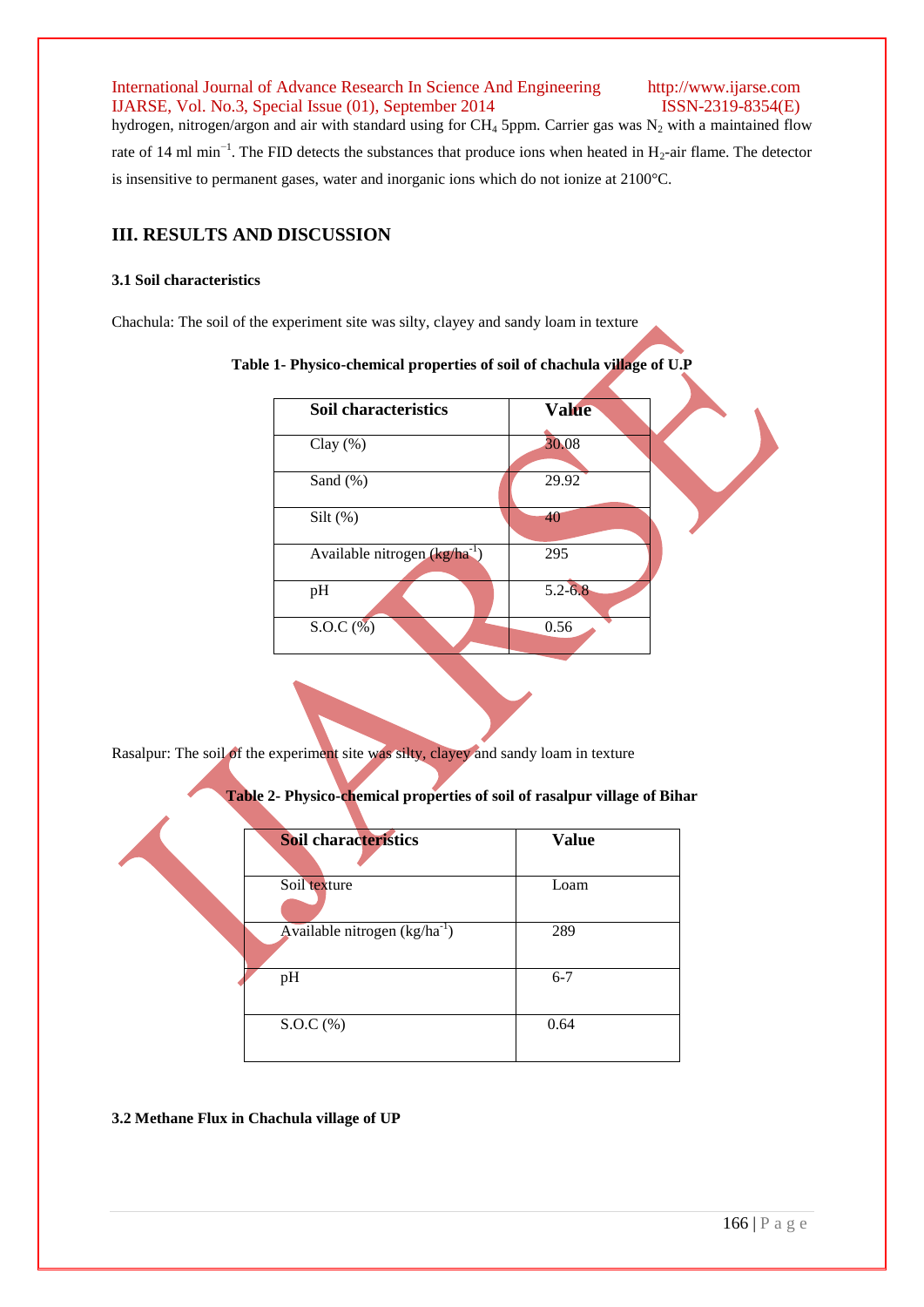$\Delta$ 

The fields were employed with 4 treatments, twice with urea in different composition and twice with urea and NPK in different composition. 50 kg of urea was applied. NPK was applied with 12% of N, 16% of P and 23% of K. The methane emissions were found to be influenced by the application of Urea and NPK in the fields.

| <b>Crop</b> | <b>Date of Sampling</b> | Flux $(mgCH4/day)$               |                                  |                                             |                  |                         |
|-------------|-------------------------|----------------------------------|----------------------------------|---------------------------------------------|------------------|-------------------------|
|             |                         | <b>Treatment</b><br>$\mathbf{1}$ | <b>Treatment</b><br>$\mathbf{2}$ | $\overline{\mathbf{3}}$<br><b>Treatment</b> | <b>Treatment</b> | $\blacktriangle$        |
|             |                         | Field<br>$\mathbf{1}$            | Field 2 Chamber                  | <b>Field</b>                                | <b>Field</b>     |                         |
|             |                         | <b>Chamber</b><br>1              | $2$ (Urea+NPK)                   | 3<br><b>Chamber</b>                         | <b>Chamber</b>   | $\overline{\mathbf{4}}$ |
|             |                         | (Urea)                           |                                  | (Urea)                                      | $(Urea+NPK)$     |                         |
| Rice        | 08/8/2013               | 0.661068                         | 0.951054                         | 1.047764                                    | 0.954977         |                         |
|             | 08/16/2013              | 0.605282                         | 0.621046                         | 0.719473                                    | 0.609264         |                         |
|             | 08/24/2013              | 0.736594                         | 0.796071                         | 0.617641                                    | 0.475812         |                         |
|             | 09/01/2013              | 0.947954                         | 1.011717                         | 1.343288                                    | 1.334787         |                         |
|             | 09/15/2013              | 0.564966                         | 0.643798                         | 0.674455                                    | 0.770806         |                         |
|             | 09/25/2013              | 0.594712                         | 0.430737                         | 0.348164                                    | 0.516749         |                         |
|             | 10/4/2013               | 0.653592                         | 0.744466                         | 0.650097                                    | 0.870291         |                         |
|             | 10/12/2013              | 0.610216                         | 0.59951                          | 0.626274                                    | 0.535277         |                         |
|             | 10/22/2013              | 0.412265                         | 0.407992                         | 0.479617                                    | 0.476237         |                         |

# **Table 3- Methane fluxes with different treatments at Chachula location**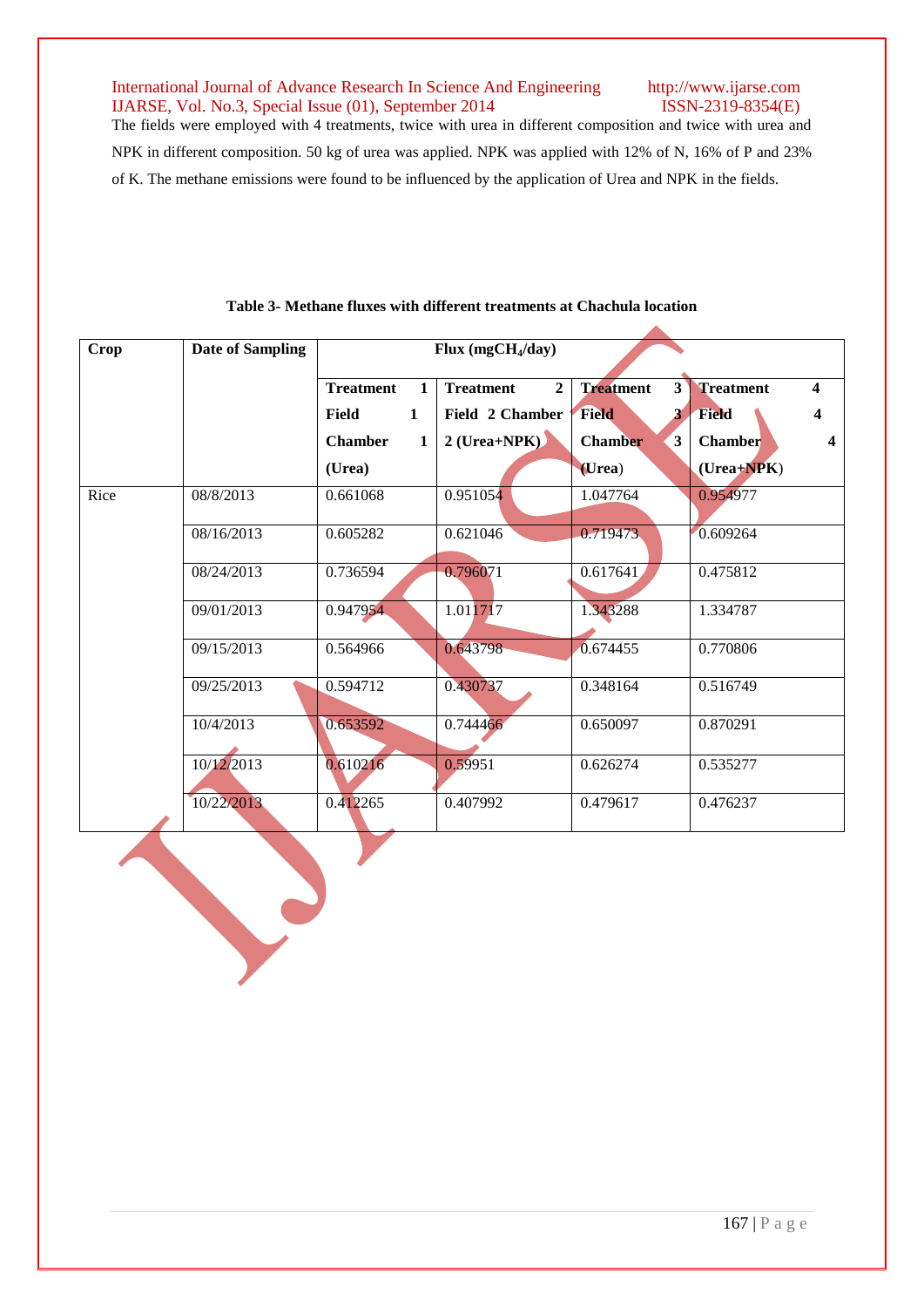

## **Fig. 2- Methane flux of field treated with urea and N.P.K**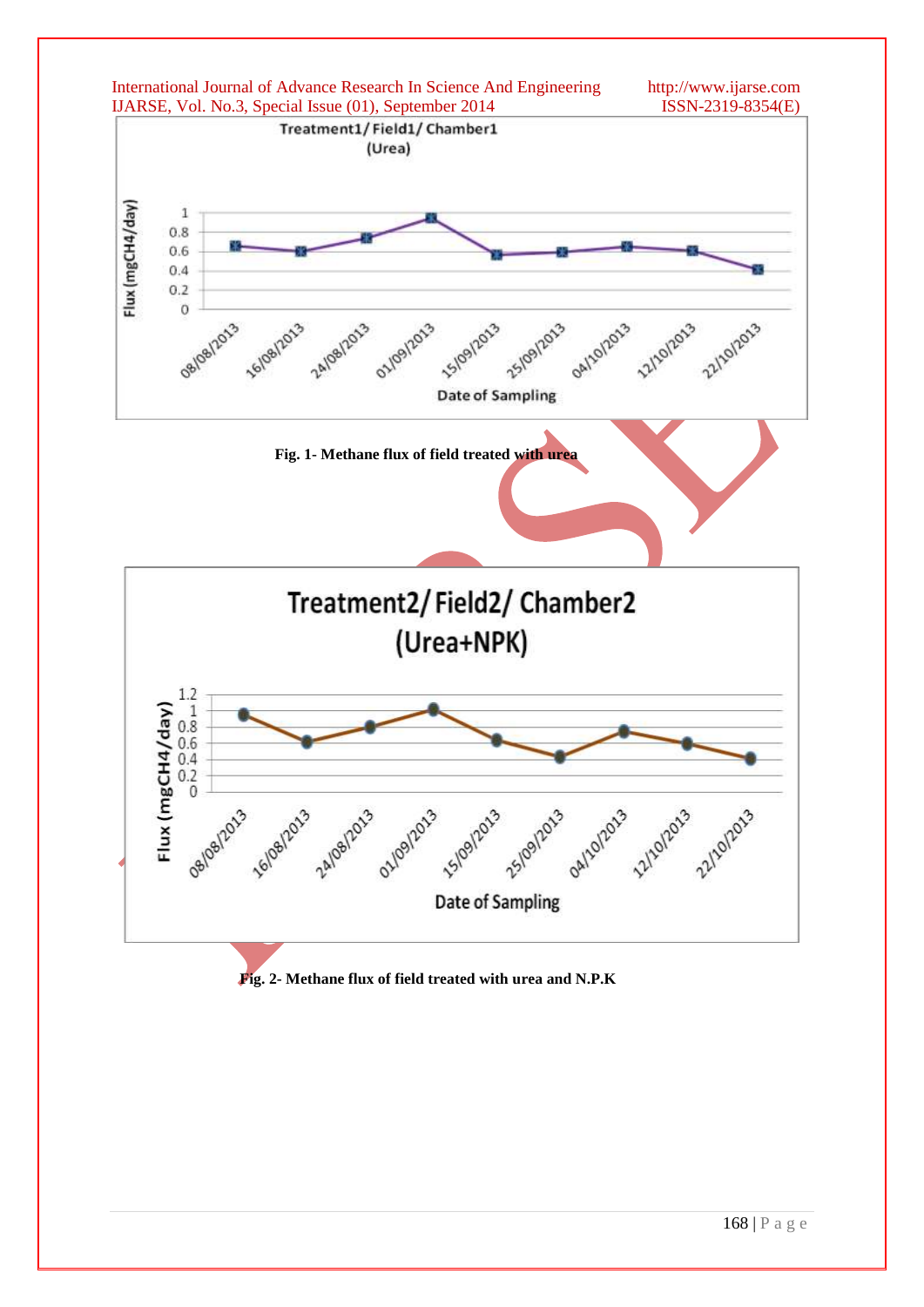

 **Fig. 4- Methane flux of field treated with urea and N.P.K**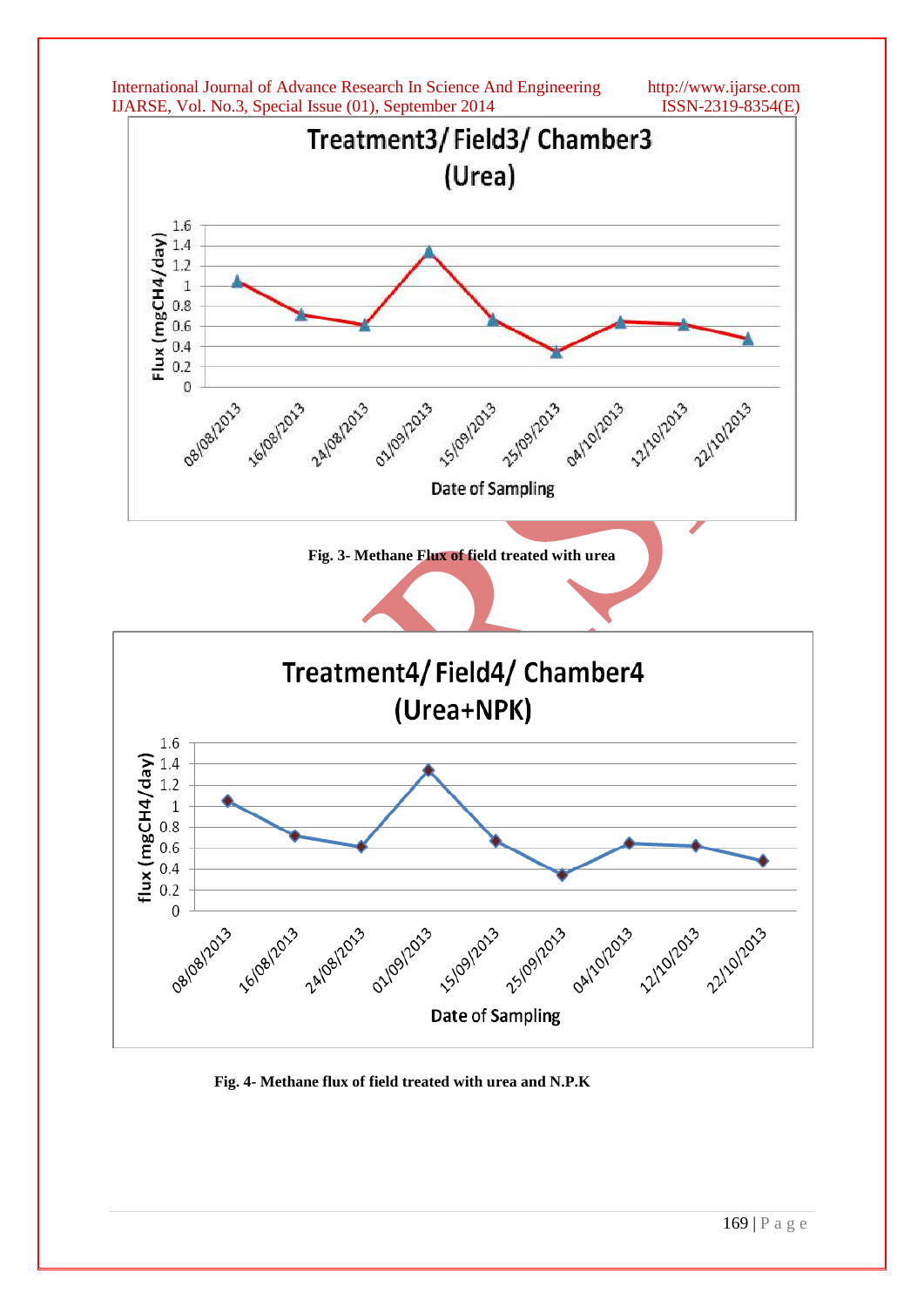

 **Fig. 5- Comparing methane flux for various field treatments** 

All the treatments employed show a gradual increase in methane flux in the month of  $\Lambda$ ugust. Methane emissions are found to be highest during the month of September. It is observed that by the end of the month of October the methane flux decreases. For the first treatment the methane flux were found to vary from 0.4 to 0.9 mg CH<sub>4</sub>/day. In the second treatment the methane flux varied from  $0.4$  to 1.0 mg CH $\sqrt{day}$  and during the third treatment the methane flux varied from 0.3 to 1.3 mg CH<sub>4</sub>/day. In the fourth treatment the methane flux varied from 0.4 to 1.3 mg CH4/day. It has been found that all the treatments have exhibited a specific pattern of methane emission from the rice fields. The emissions went low because of intermittent drying of the soil which made the soil aerobic. The soil moisture went below the saturation during the crop growth and thus anaerobic condition required for the formation of  $CH<sub>4</sub>$  in soil did not exist.

### **3.3 Methane Flux in Rasalpur Village Gaya, Bihar**

The field was treated with Urea (50 kg) and the chambers were placed twice a day for the monitoring of gasses from the rice fields. One observation was taken in the morning and another one in the evening hours.

|  |  |  |  | Table 5- Methane fluxes with different treatments at Rasalpur location |
|--|--|--|--|------------------------------------------------------------------------|
|--|--|--|--|------------------------------------------------------------------------|

| Crop | <b>Date of Sampling</b> | Flux $(mgCH_4/day)$ |                    |
|------|-------------------------|---------------------|--------------------|
|      |                         | <b>Treatment 1</b>  | <b>Treatment 2</b> |
|      |                         | Chamber 1           | <b>Chamber 2</b>   |
| Rice | 27/07/2013              | 2.690               | 3.094              |
|      | 11/08/2013              | 3.115               | 3.369              |
|      | 26/08/2013              | 2.981               | 3.114              |
|      | 10/09/2013              | 3.185               | 3.364              |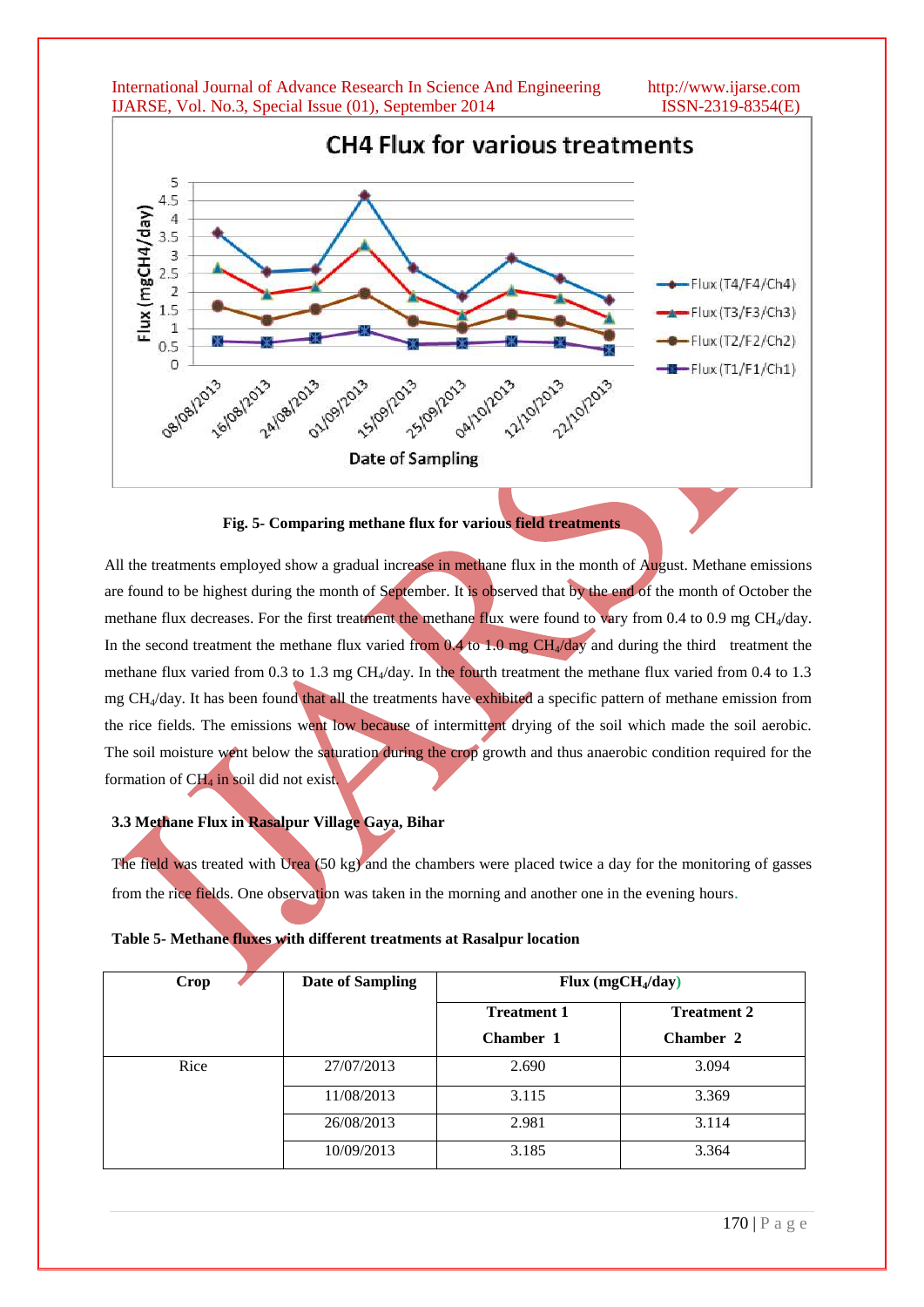| International Journal of Advance Research In Science And Engineering<br>IJARSE, Vol. No.3, Special Issue (01), September 2014 |  |            |       | http://www.ijarse.com<br>$ISSN-2319-8354(E)$ |  |
|-------------------------------------------------------------------------------------------------------------------------------|--|------------|-------|----------------------------------------------|--|
|                                                                                                                               |  | 25/09/2013 | 3.801 | 3.398                                        |  |
|                                                                                                                               |  | 15/10/2013 | 1.980 | 1.561                                        |  |



 **Fig. 7- Methane flux for treatment 2**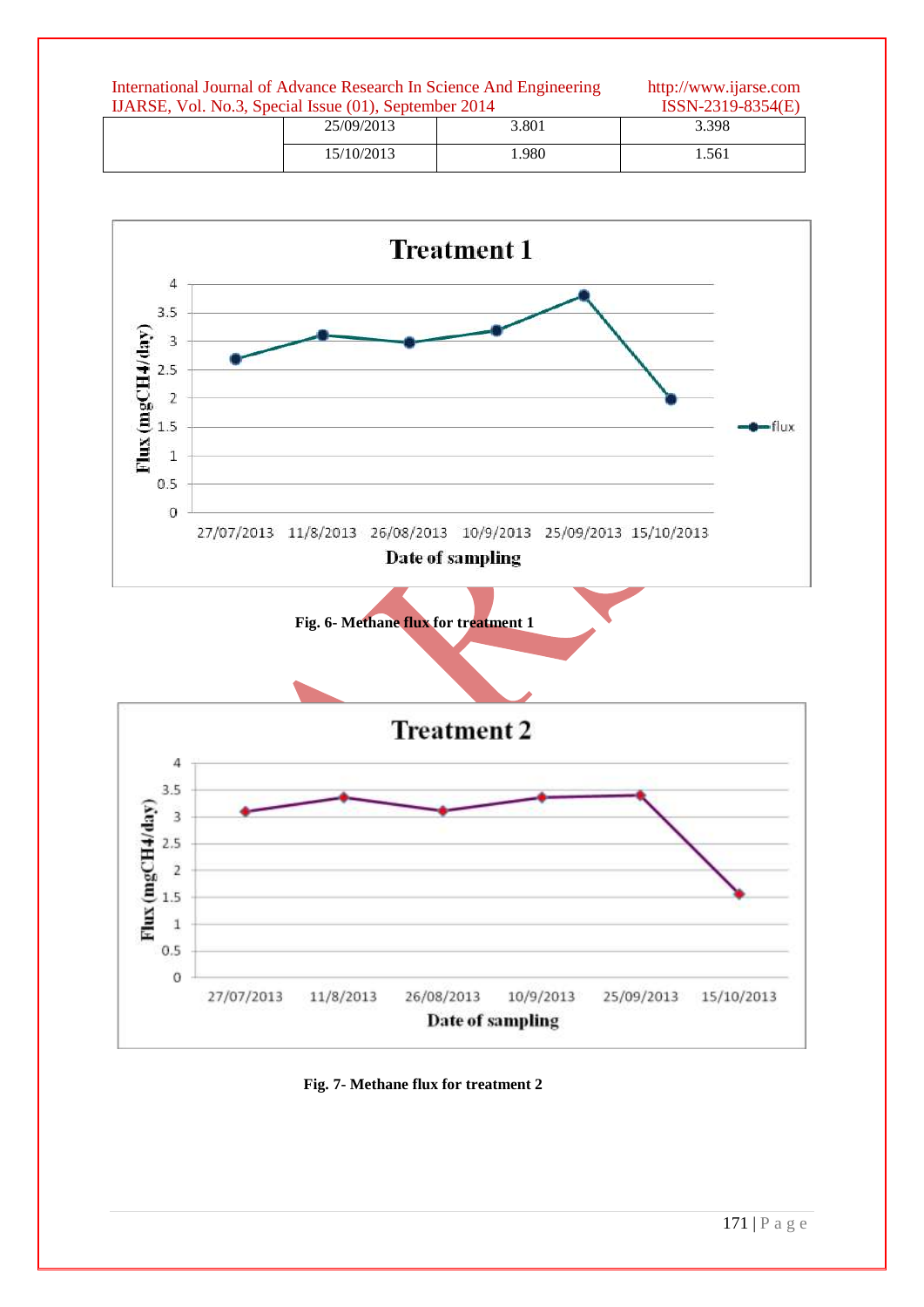International Journal of Advance Research In Science And Engineering http://www.ijarse.com IJARSE, Vol. No.3, Special Issue (01), September 2014 ISSN-2319-8354(E) CH4 flux for Treatment 1 & 2 8  $\overline{7}$ Flux (mgCH4/day) 6 5  $\overline{a}$ flux (treatment 2) 3 flux (treatment 1)  $\overline{2}$  $\mathbf{1}$  $\overline{0}$ 27/07/2013 11/8/2013 26/08/2013 10/9/2013 25/09/201315/10/2013 Date of sampling

### **Fig. 8- Comparison of methane flux treatments**

The methane emission patterns during morning and evening have shown a similar pattern. Methane emissions were slowly increasing during the season and were found highest during the month of September and then the methane flux again decreases. The emissions were found to be decreasing and went low because of intermittent drying of the soil which made the soil aerobic in nature. The soil moisture went below the saturation level during the crop growth and thus anaerobic condition required for the formation of CH<sub>4</sub> in soil did not exist during the growth. The samplings from the fields were carried out from the month of July to end of October 2013.

# **IV.CONCLUSIONS**

The selected locations for the study were taken from Chachula of district Gautam Budha Nagar, U.P and Rasalpur, Gaya district of Bihar. In Chachula location of UP, experiments were done using four treatments two with Urea and two with Urea and NPK. In Gaya location of Bihar the experiments were carried out using the same amount of urea and the readings were taken twice a day. Rice seedlings were transplanted in puddle and submerged soils. The alluvial soil in the region of western Uttar Pradesh and Bihar is sandy loam in texture and registered a high percolation rate. The alluvial soils require frequent irrigation for rice cultivation and soil moisture content goes below the saturation level many a times thereby rendering the soil aerobic. This is the reason of low methane emission after attaining a peak in all the treatments and in the end as the soil became dry and aerobic a decrease in CH<sup>4</sup> emission is observed. The cycle of aerobic and anaerobic condition has an influence on the emission of  $CH_4$ . This  $CH_4$  emitted from rice cropping systems ultimately goes into the atmosphere and adds to the greenhouse effect that leads to climate change. Potential adaptation strategies should include some changes in agriculture production practices which can reduce the necessity for soil disturbances. Shift from traditional to high yielding variety (HYV) is one such option. Developing stress tolerant cultivars of rice like Sahbhagi (drought tolerant), from our data can also reduce emission substantially. It has also been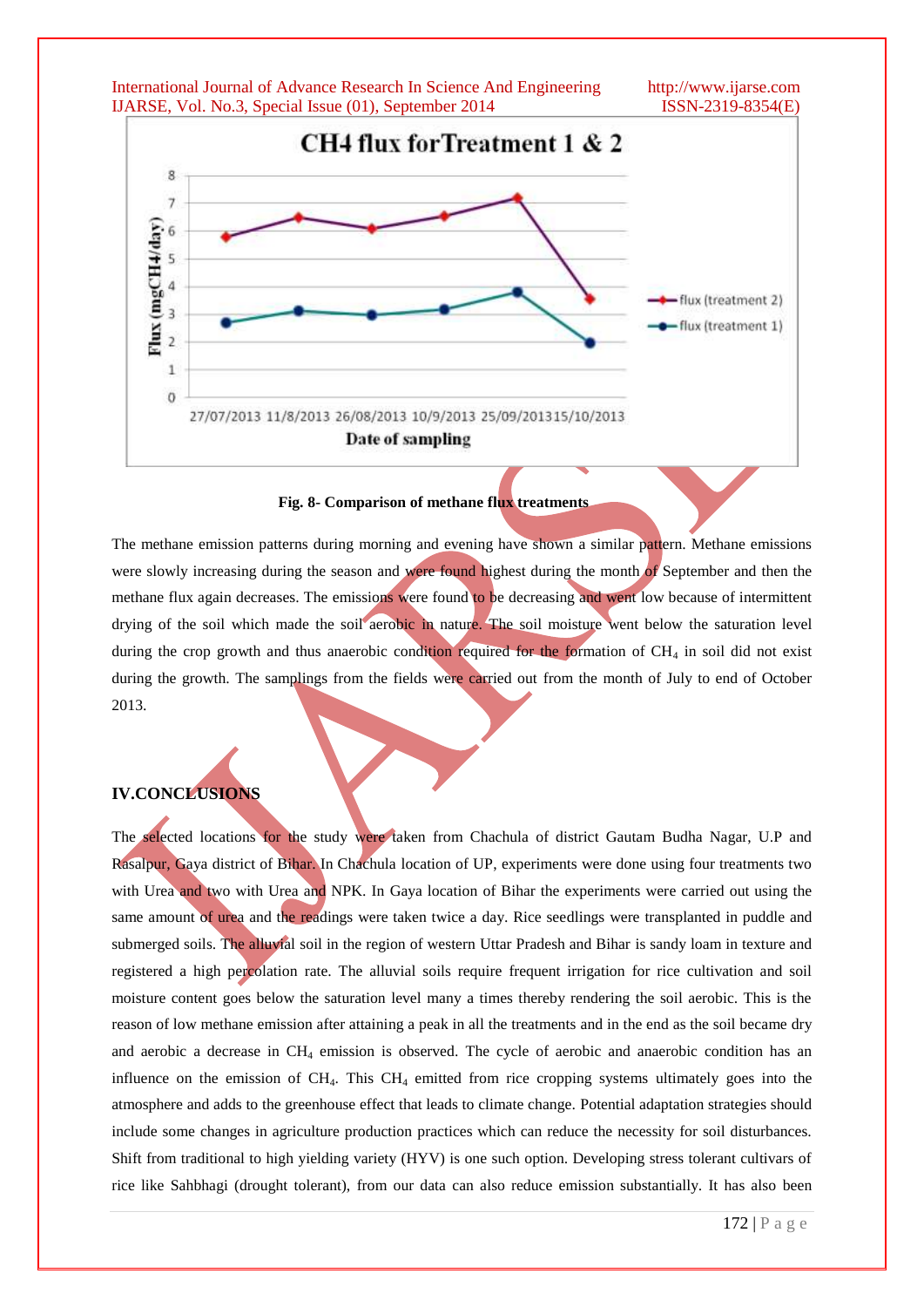observed that intermittent irrigation reduces the emission of CH<sup>4</sup> gas from rice fields as this practice dries up the soil and eliminates the anaerobic conditions required for CH4 emission. Other proposed mitigation strategies include midseason aeration by short-term drainage, change in tillage practices, fertilizer management which involves switching N fertilizer from urea to ammonium sulfate. These strategies can reduce  $CH_4$  emissions amounting to 25-70%. Also using cheap and readily available nitrification inhibitors like Neem cake, Neem oil and calcium carbide can reduce  $CH_4$  emission significantly.

# **V. ACKNOWLEDGEMENTS**

The authors are grateful to the University Grant Commission, Government of India for funding the study in form of research project.

### **REFERENCES**

- [1] New, Mark, Rahiz, Muhammad & Jagadishwor, Karmacharya, Climate change in indo gangetic agriculture recent trends, current projections, prop-climate suitability and prospects for improved climate model information, Climate Change Agriculture and Food Security Report 2012.
- [2] V.K. Bansal, Koshal & A.K., Pest detection in cropping systems of the indo-gangetic plains through remote sensing, Geospatial world 2008.
- [3] [IPCC] Intergovernmental Panel on Climate Change, Summary for Policymakers. In: Solomon, Climate Change and The Physical Science Basis, Contribution of Working Group I to the Fourth Assessment Report of the Intergovernmental Panel on Climate Change. Cambridge: Cambridge University Press, 2007.
- [4] P.K. Aggarwal, Joshi, P.K., Ingram, J.S.I., and R.K.Gupta, Adapting food systems of the indo-gangetic plains to global environmental change: key information needs to improve policy formulation. Environmental Science & Policy 7 (2004). p. 487-498.
- [5] H.Pathak, P.K.Aggarwal, S.D.Singh, Climate change impact, adaptation and mitigation in agriculture, Methodology for Assessment and Application. Division of Environmental Sciences Indian Agricultural Research Institute 2012.
- [6] Van Der Gon, A Hugo, Denier, Bodegom, M. Van Peter, Wassmann, Reiner, Lantin, Rhoda, Merta-Corton, M.Teodula, Sulfate-containing amendments to reduce methane emissions from rice fields: mechanisms, effectiveness and costs. Mitigation and Adaptation Strategies for Global Change. 6, 2001 p.71-89.
- [7] Hasan, Eman, Proposing mitigation strategies for reducing the impact of rice cultivation on climate change in Egypt. Science Direct Water Science 27 (2014): p.69-77.
- [8] Shin, Yong Kwang, Yum, Seong-Ho, Park, Moo-Eon & Lee, Byong-Lyol, 1996. Mitigation options for methane emission from rice fields in Korea. Ambio, Vol. 25, Number 4: p.289-291.
- [9] H.Pathak, A.Bhatia, S. Prasad, V. Sharma, Soil and greenhouse Effect Monitoring and mitigation Division of Environmental Sciences Indian Agricultural Research Institute 2003.
- [10] H.Pathak, G.Malla, A.Bhatia, Prasad, S. Jain, N. Singh, Mitigation of nitrous oxide and methane emissions from rice-wheat system of the Indo-Gangetic Plain. Chemosphere, Jan 58(2)2005: p.141-7.